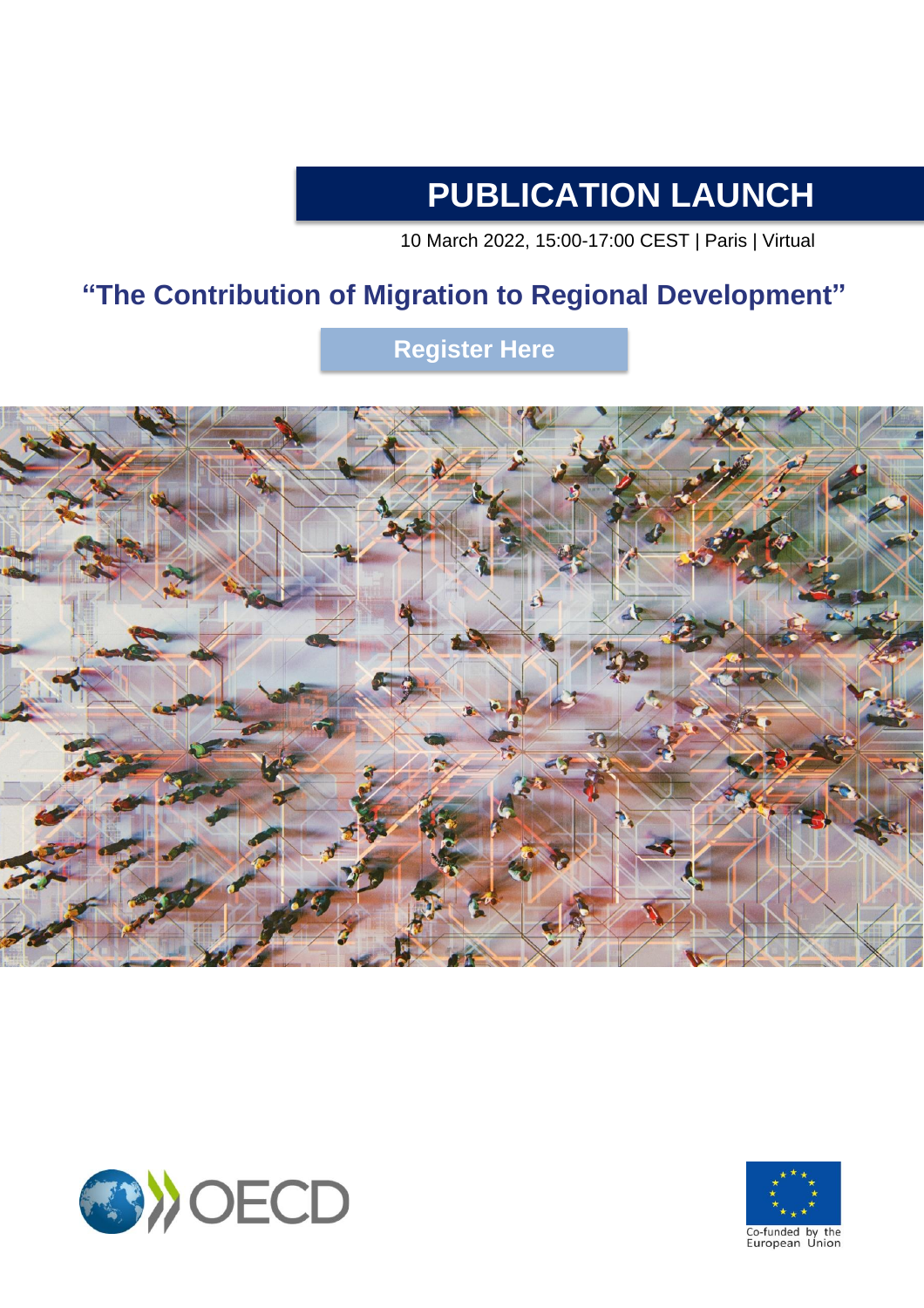#### **What's the issue?**

**Many OECD regions are ageing and have a shrinking working-age population. Migration can alleviate those trends**. In 2019 alone, 5.3 million new permanent migrants settled in OECD countries, an increase of around a quarter since 2010. New migrants come in many forms, from highly-skilled individuals such as doctors or scientists to individuals who fill vacancies in low-skilled occupations.

**Within OECD countries, migrants settle unevenly and are more concentrated in specific areas such as large metropolitan regions**. Consequently, the opportunities and challenges of migration differ widely across regions, cities and rural areas. Therefore, effective policy on migrant integration and regional development inherently requires a subnational perspective and detailed geographic data and evidence.

#### **About the event**

Organised with the generous support of DG REGIO of the European Commission, the event will provide novel insights on the contribution of migration to regional development in OECD countries. It will also explore some of the major challenges and opportunities of migration across different territories and discuss the importance of granular data. The event will bring together leading academic experts as well as policy makers to:

- **Discuss** the challenges and opportunities of managing migration at the regional and local level,
- **Explore** new evidence on how migrants might contribute to regional development,
- **Learn** more about new data and methods to better understand migration and the challenges migrants face in regional labour markets.

### **← Registration**

Please register to the event on the following link: [https://meetoecd1.zoom.us/webinar/register/WN\\_aK64EtxsT4emqIIooJaQ0w](https://meetoecd1.zoom.us/webinar/register/WN_aK64EtxsT4emqIIooJaQ0w)

#### **Speakers**



**Meghan BENTON** Head of Research and Europe, Migration Policy Institute



**Giovanni PERI**  Prof. of Economics, University of California



**Çağlar ÖZDEN** Lead Economist, World Bank



**Madeline ZAVODNY** Prof. of Economics, University of North Florida



**Lewis DIJKSTRA** Head of the Economic Analysis sector in DG for Regional and Urban Policy



**Sari KERR**  Senior Research Scientist, Wellesley College



**Natalia POPOVA** Labour Economist, Labour Migration Branch, ILO



**Nadim AHMAD**  Deputy Director, Centre for Entrepreneurship, SMEs, Regions and Cities



**Christina GATHMANN** Head of Labour Market Division, LISER



**Rüdiger AHREND**  Head of Economic Analysis, Data and Statistics Division, CFE, OECD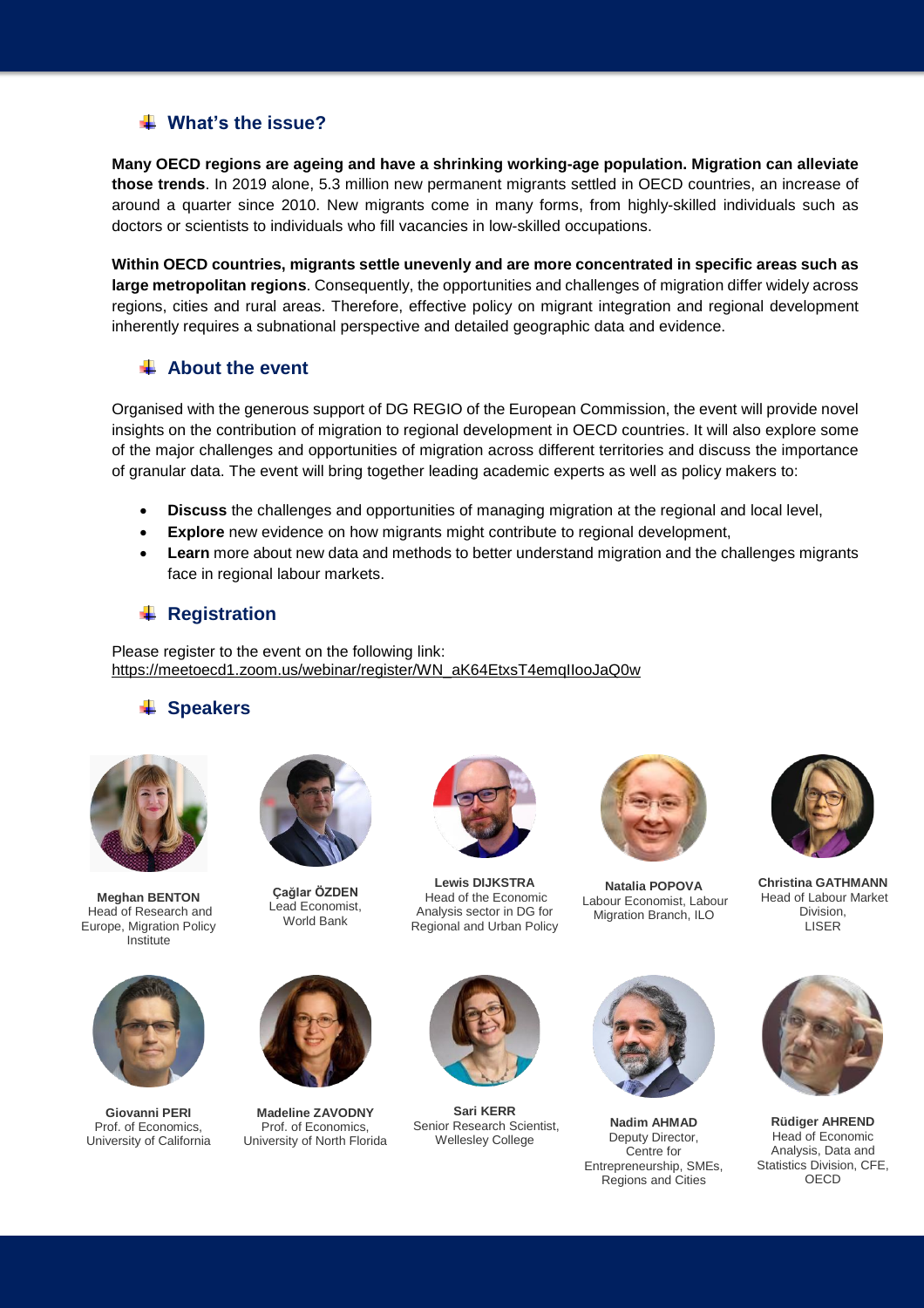# **Agenda**

| 15:00-15:10 | <b>Opening remarks</b>                                                                                                  |
|-------------|-------------------------------------------------------------------------------------------------------------------------|
|             | Nadim Ahmad, Deputy Director, CFE, OECD                                                                                 |
| 15:10-15:25 | <b>Presentation of the report</b>                                                                                       |
|             | Lukas Kleine-Rueschkamp (OECD)                                                                                          |
| 15:25-16:05 | <b>Roundtable of Policy Makers</b>                                                                                      |
|             | Facilitation: Paolo Veneri (OECD)                                                                                       |
|             |                                                                                                                         |
|             | <b>Meghan Benton, Director of International Research, Migration Policy Institute</b>                                    |
|             | Lewis Dijkstra, Head of the Economic Analysis sector in DG for Regional and Urban Policy,<br><b>European Commission</b> |
|             | Çağlar Özden, Lead Economist, World Bank                                                                                |

| <b>Break</b> |                                                                                   |
|--------------|-----------------------------------------------------------------------------------|
| 16:10-16:55  | <b>Roundtable of Academics</b>                                                    |
|              | Facilitation: Cem Özgüzel (OECD)                                                  |
|              | <b>Christina Gathmann, Head of Labour Market Division, LISER</b>                  |
|              | <b>Sari Kerr, Senior Research Scientist, Wellesley College</b>                    |
|              | Giovanni Peri, Professor of Economics, University of California, Davis<br>÷       |
|              | <b>Madeline Zavodny, Professor of Economics, University of North Florida</b><br>₩ |
|              |                                                                                   |
|              |                                                                                   |

### **16:55 -17:00 Closing remarks**

**Rüdiger Ahrend,** Head of EDS Division, CFE, OECD